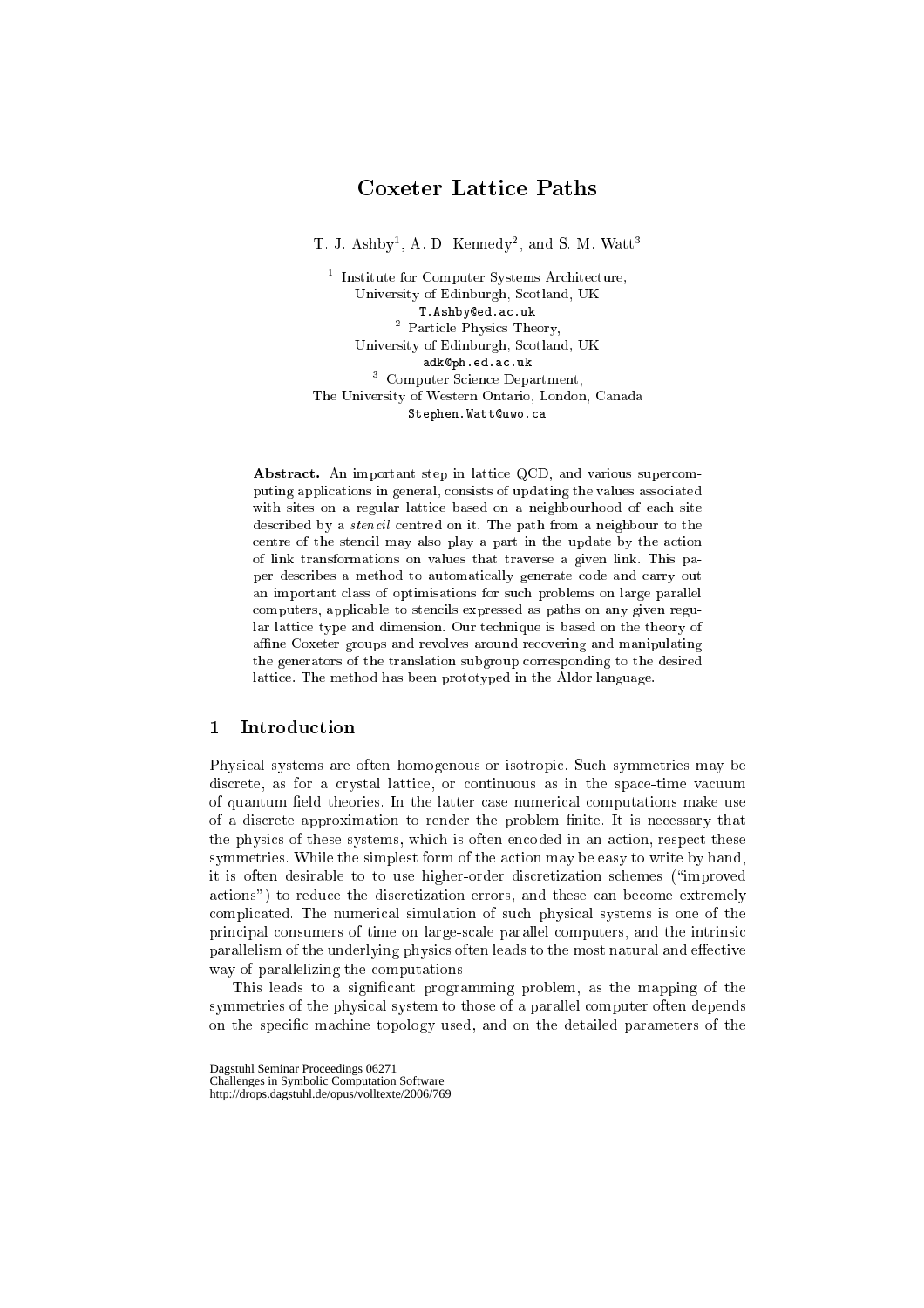problem. For example, the amount of computation allocated to a machine node depends on both the size of the physi
al system being simulated and on the size of the omputer used to simulate it. The goal of this paper is to automate the generation and ertain optimisations of programs to implement su
h omputations by taking a group-theoreti approa
h that makes both the symmetries of the problem and the machine explicit. Although our original motivation comes from problems in latti
e QCD, we aim to keep the treatment as general as possible.

The action is usually of the form of a sum over all lattice sites of a discrete differential operator applied to some field, for example a Laplacian or Dirac operator. In discrete form this corresponds to calculating an expression for each lattice site the sum over some number of neighbouring sites of the field values with various weights. The pattern of neighbours is the same for each site, and we call such a pattern a *stencil*, the point to which an instance of the expression corresponds the *central point* (or simply centre) of the stencil, and the computation of a given stencil expression for each site on the lattice a *global stencil* application.

Often the field variables on the sites are connected to each other with connections or gauge fields living on the links of the lattice. These gauge fields may represent electromagnetic interactions, the gluonic interactions of the strong nulear for
e, the distortion of spa
etime in general relativity or inhomogeneous grid spacings in more general problems. More concretely, there are a set of transformations associated with the links on the lattice, with one transformation per link. Before contributing to the stencil expression, the value at a given site in the neighbourhood must be transported to the centre of the stencil, being transformed by the *link transformation* of every link it traverses along its path. The values involved in a sten
il depend upon the end points of the paths, and we define a stencil as being a set of paths *from* a central point to these end points (a value is transported ba
kward along a path).

There are many benefits to having some formal way of representing and reasoning about stencils as we have defined them above. The first advantage is that we may define a rigorous way of enumerating all possible stencils of a certain class (*i.e., involving paths of a certain length*) for a particular lattice. The second is that we may reason about stencils; the ability to check for certain properties, su
h as rotational symmetry, may be useful. Although doing this by hand may be simple for low dimensional latti
es, su
h manipulations rapidly be
ome unintuitive as the number of dimensions and path length in
reases. The third is that we can automate the generation of code to compute expressions from the automatically generated stencils, including the case where a lattice is distributed over the nodes of a parallel ma
hine. Finally, naively generating ode from sten ils and global sten
il appli
ations an result in redundant omputations; the ability to reason about sten
ils as olle
tions of paths gives us the opportunity to develop automati optimisations.

The rest of the paper proceeds as follows: Section 2 gives the running example, Section 3 introduces Coxeter groups and their relation to lattices, Section 4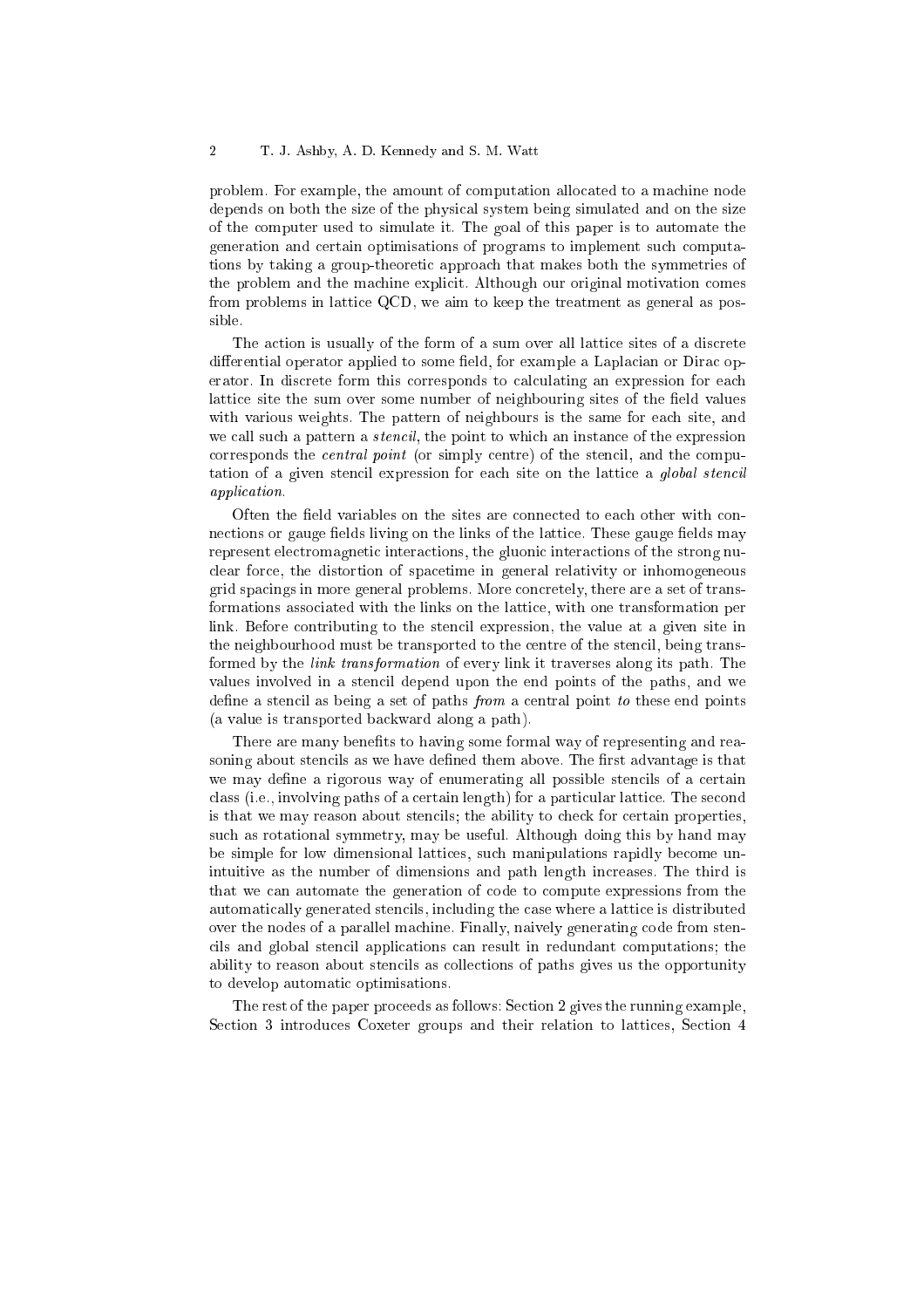$\overline{3}$ 



 $U_1U_2v_1 + U_1U_3v_2 + U_1U_4v_3 +$  $U_5U_6v_3 + U_5U_7v_4 + U_5U_8v_5 +$  $U_9U_{10}v_5 + U_9U_{11}v_6 + U_9U_{12}v_7 +$  $U_{13}U_{14}v_7 + U_{13}U_{15}v_8 + U_{13}U_{16}v_1$ 

Fig. 1. On the left is a simple stencil on a two-dimensional square lattice, with the central point marked as a double ring. The stencil consists of twelve paths all of length two reaching eight different endpoints. The corresponding expression (a sum) is given on the right, and consists of the eight values at the end points  $v_1 \ldots v_8$  and sixteen link transformations  $U_1 \ldots U_{16}$ . For a global stencil application, such an expression would be computed for the stencil centred on each point on the lattice.

describes how to recover a lattice from an affine Coxeter group and defines paths on the latti
e, Se
tion 5 dis
usses group omputations with nite latti
es, and defines sublattices and how to generate and manipulate sets of paths, Section 6 describes optimisation of paths, Section 7 covers some aspects of code generation and finally Section 8 concludes.

Our formalism uses the correspondence between discrete reflections on Euclidean space and Coxeter groups to express elements of an arbitrary lattice and individual steps in paths on that latti
e as elements of a group, and exploits the group stru
ture to reason about sets of paths.

## <sup>2</sup> Example

The running example used in this paper asso
iates 3 - 2 matri
es to latti
e sites and 3 - 3 matrix-matrix-matrix-matrix-matrix-matrix-matrix-matrix-matrix-matrix-matrix-matrix-matrix-matrix-ma ation. The sten
il expression is addition of all the values on
e they have been transported to the entre. The link transformations are linear, and the (linear spa
e) addition of site values at the entre distributes over the link transformations. This example is a simplified version of the structure found in some lattice QCD computations. A simple stencil on a two dimensional lattice and the asso
iated expression is shown in Figure 1.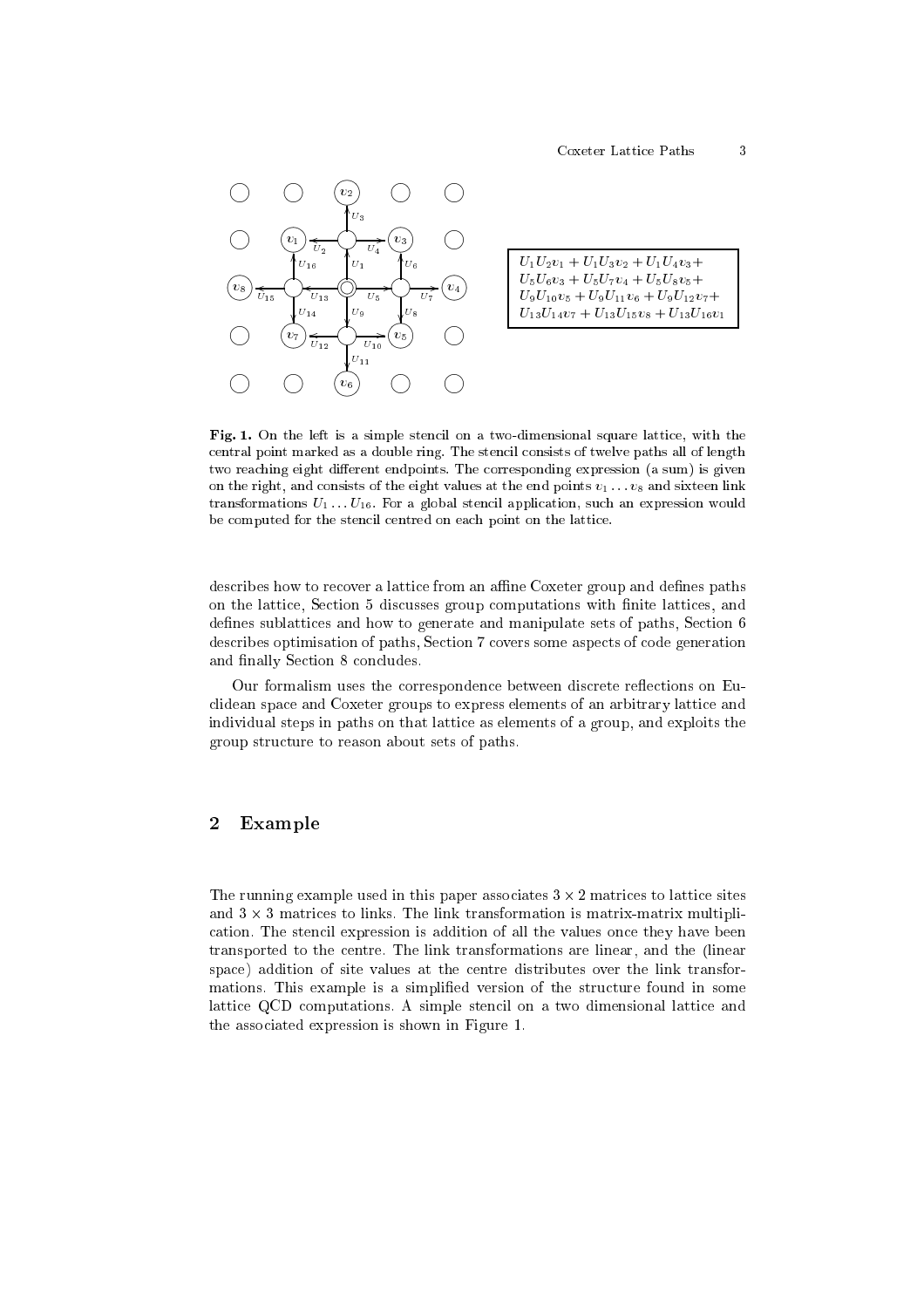4 T. J. Ashby, A. D. Kennedy and S. M. Watt

# <sup>3</sup> Coxeter Groups and Latti
es

Although in the context of lattice QCD we are chiefly interested in four dimensional hypercubic lattices, using Coxeter groups automatically provides the generality to ope with arbitrary latti
e types in any number of dimensions.

The sites of a discrete regular lattice in Euclidean space of dimension  $n$ (where the latti
e and spa
e have equal dimension) an be treated as translations of a single point at the origin. As the lattice is regular and  $n$  is finite, any one translation can be built up from a finite set consisting of the linearly independent translations to the immediate neighbours of the origin and their inverses. Hence the translations form a finitely generated (infinite) group under omposition, with the identity element representing the origin. Alternatively, the translations can be viewed as symmetry transformations of the infinite lattice, again forming an infinite group under composition generated by the  $n$  smallest linearly independent translations. Any translation is the product of two reflections in parallel planes, so the translation group for the latti
e is a subgroup of a finitely generated reflection group. As all rotational symmetries are also the product of two (non-parallel) reflections, such a reflection group is the whole symmetry group of the lattice.

The Coxeter groups, which have been completely classified, are faithfully represented by (i.e., are in one-to-one correspondence with) the reflection groups on *n* dimensional Euclidean space. Consequently, any discrete regular lattice can be built from the corresponding affine Coxeter group. By showing how to build lattices and paths from these groups we therefore cover all possible lattice types in any number of dimensions.

# <sup>4</sup> Latti
es and Latti
e Paths

#### 4.1Latti
es

As part of the classification process for Coxeter groups [1], Coxeter showed that removing a generator from a graph for any affine group must reduce the group to being finite, and that this can be done by removing any generator. In addition, it is always possible to remove a generator and keep the resulting graph connected – i.e., the corresponding finite subgroup is irreducible. The first step in generating a lattice from an affine Coxeter group is to choose one such generator. Figure 2 shows the Coxeter graph for the two dimensional hypercubic group and the graph of the finite subgroup that results from removing one generator (i.e.,  $e_3$ ). When starting from the finite group, the removed generator is an "extra" generator that makes the group infinite. Given that the finite group contains no translations but the infinite group does, the extra generator must be parallel to one element of the finite group, i.e., the angle between them must be zero. All the other elements that are not parallel to the extra generator form a pair with it su
h that repeated products of the pair have some finite periodicity specified by the angle between the elements, so the parallel element an always be found by brute force. However, in certain cases there may be formulae to find it directly. For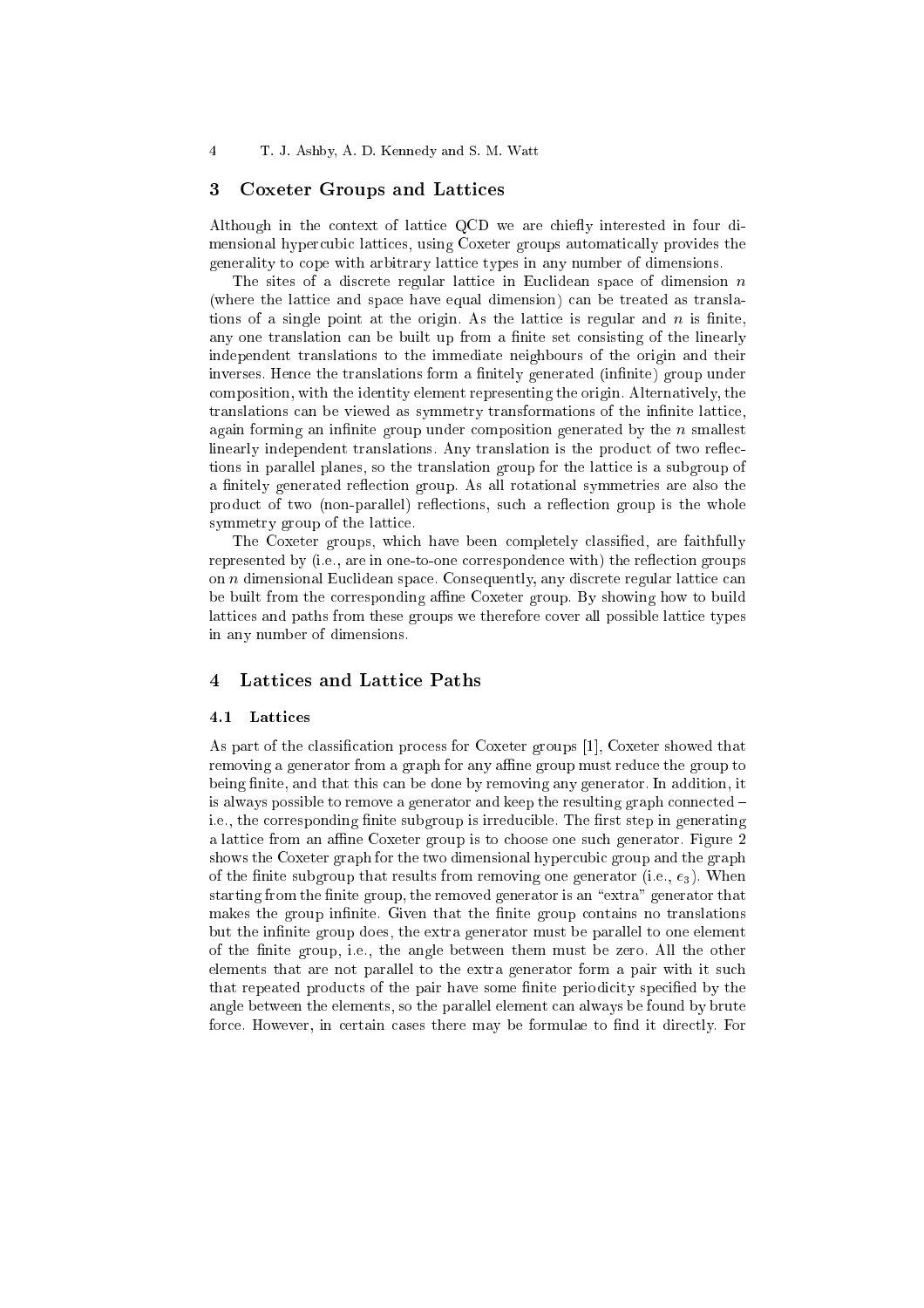5



Fig. 2. On the left is a table of graphs for Coxeter groups, showing the general form of the hypercubic group and its milite subgroup  $(D_n, D_n)$ , and the graphs that correspond to the two-dimensional case used as the running example  $(D_2, D_2)$ . In the latter two graphs the generators have been labelled to orrespond to the graphi on the right, which shows each group element or  $D_2$  (and  $D_2$ ) as a renection in the plane. The fundamental region (bounded by the generating reflections  $e_1, e_2$  and  $e_3$ ) and its translations have also been highlighted to show the orresponden
e between the translations and the points on a two-dimensional latti
e. The fundamental region is the smallest region of Eu
lidean spa
e su
h that it together with all of its images under the a
tion of the full Coxeter group covers the space.

the general hypercubic group, the relationship defining the word in  $B_n$  parallel to the extra generator an be stated as:

$$
\langle R_n(R_{n-1}(\ldots R_3(R_2(e_1))\ldots)), e_{n+1}\rangle = 1
$$

the inner automorphism  $e_i x e_i^{-1}$  and is used to make clear that group element x element is  $R_2(e_1) = e_2e_1e_2^{-1}$ . Note that the inverse is not strictly necessary here as the generators are reflections and therefore their own inverses.

The extra generator and its parallel from the finite group give us one of the generators of the translation group corresponding to the lattice; call this the first translation generator, being e2e1e2e3 in the example. We derive the other translation generators by appealing to the orresponden
e between group elements and affine transformations. The inner automorphisms defined by the elements of the finite group correspond to orthogonal linear similarity transformations and so map translations to translations with the same length. Each inner automorphism thus maps the first generator to one of the generators of the translation group or its inverse. The result of such a transform is clearly in the infinite group, and is also still a translation; it must therefore be a translation group generator (or its inverse).

Given that the elements of the finite subgroup provide a double cover of the translation group generators (and their inverses), it is only ne
essary to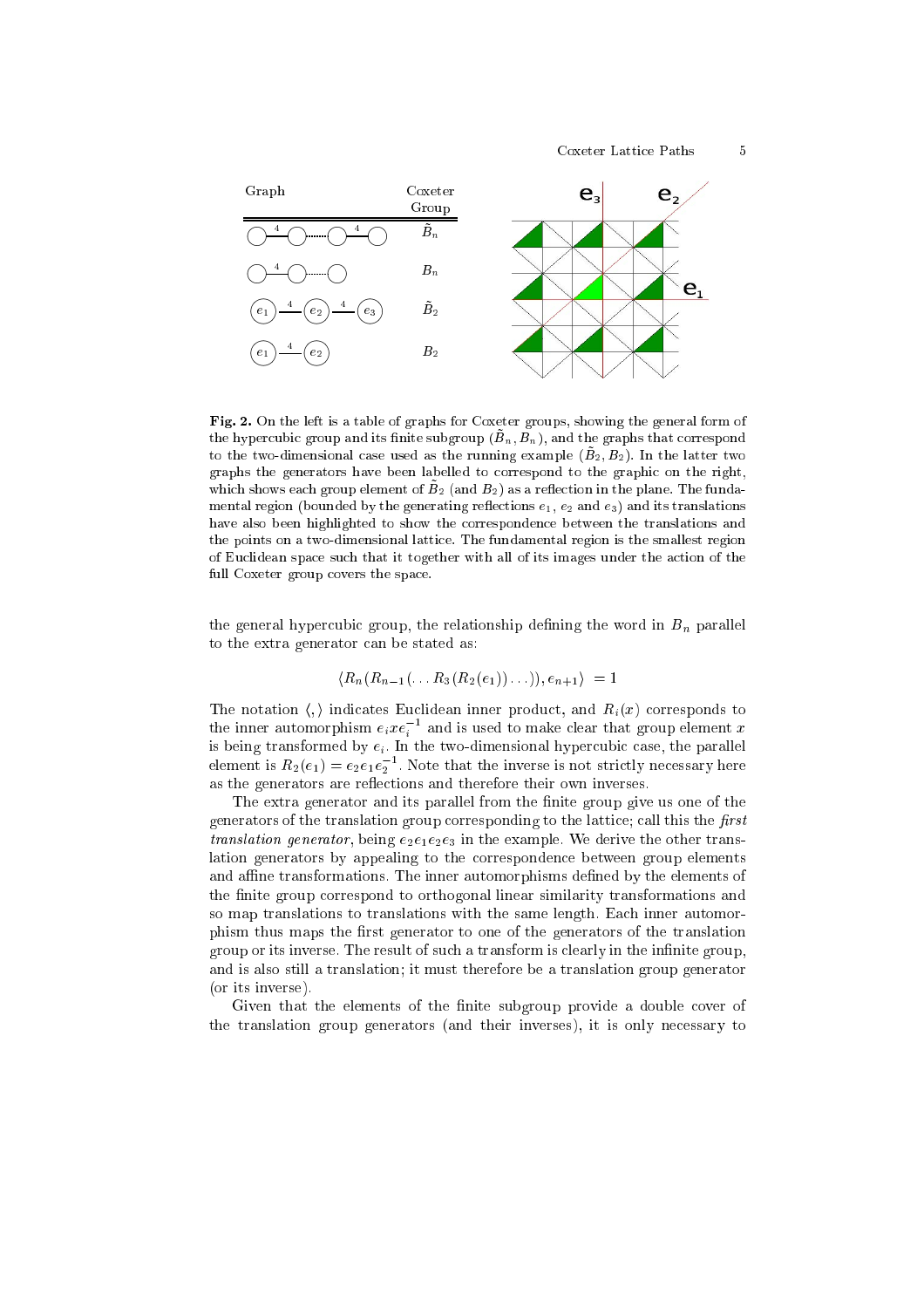| Transformation               | Result         | Direction in fig. 2 |
|------------------------------|----------------|---------------------|
| $1(e_2e_1e_2e_3)$            | $e_2e_1e_2e_3$ | —                   |
| $e_1e_2(e_2e_1e_2e_3)$       | $e_2e_3e_2e_1$ |                     |
| $e_2e_1(e_2e_1e_2e_3)$       | $e_1e_2e_3e_2$ |                     |
| $e_1e_2e_1e_2(e_2e_1e_2e_3)$ | $e_3e_2e_1e_2$ |                     |

**Table 1.** Acting on the first translation with the elements of the even subgroup of  $B_2$  to give the generators of the translation subgroup of  $D_2$  and their inverses. Each resulting element is labelled with the corresponding translation direction as it occurs in fig. 2. Note that the last two group elements are not those that result from simple application of the automorphisms, but shorter words that give an equivalent transformation. The equivalence of these words is discussed in section 5.1.

deal with the even subgroup of the finite subgroup (i.e., the rotations) whose elements are easy to construct. By applying the automorphism corresponding to each element (except the identity) in the even subgroup of the finite subgroup of the affine Coxeter group to the first generator, we get the generators (and their inverses) of the translation subgroup and therefore the latti
e. This is shown for the two-dimensional hypercubic case in Table 1. Figure 2 (on the right) shows the translations of the fundamental region that orrespond to the translation subgroup. Each translated region corresponds to a lattice point. A further link between the finite subgroup and the translation subgroup is that the former corresponds to the cosets of the latter (in the affine Coxeter group).

A *lattice* path consists of a starting point on the lattice  $s$ , which is an element of the translation subgroup  $T$  of the affine Coxeter group, and a finite sequence of steps (translations)  $p$ , each of which is represented by a generator (or inverse of a generator) of the translation subgroup. Each step in the sequence represents a translation from the urrent latti
e point to the next point in the path, starting from s. The translations in a sequence are applied from left to right; an example of a lattice path is given in Figure 3. The set of such sequences  $P$  can be treated as the free group generated by the translation subgroup generators  $g \in T$ . Although it may be possible to define some operations on lattice paths and treat them as elements of an algebraic structure, this is unnecessary for our purposes so we treat latti
e paths as a dire
t produ
t <sup>T</sup> -P with no stru
ture other than simple equality between elements (i.e., when two lattice paths are identical). Any point rea
hed along a latti
e path an be found by taking the required number of steps, treating them as elements of the translation subgroup and multiplying them with the start point using the group operation of the affine Coxeter group.

For lattice QCD calculations we are only interested in paths that never double back – i.e., take a step in a given direction and immediately reverse that step. Any path that ontains su
h subsequen
es an be redu
ed to a shorter path without them by checking all adjacent pairs of steps in the step sequence and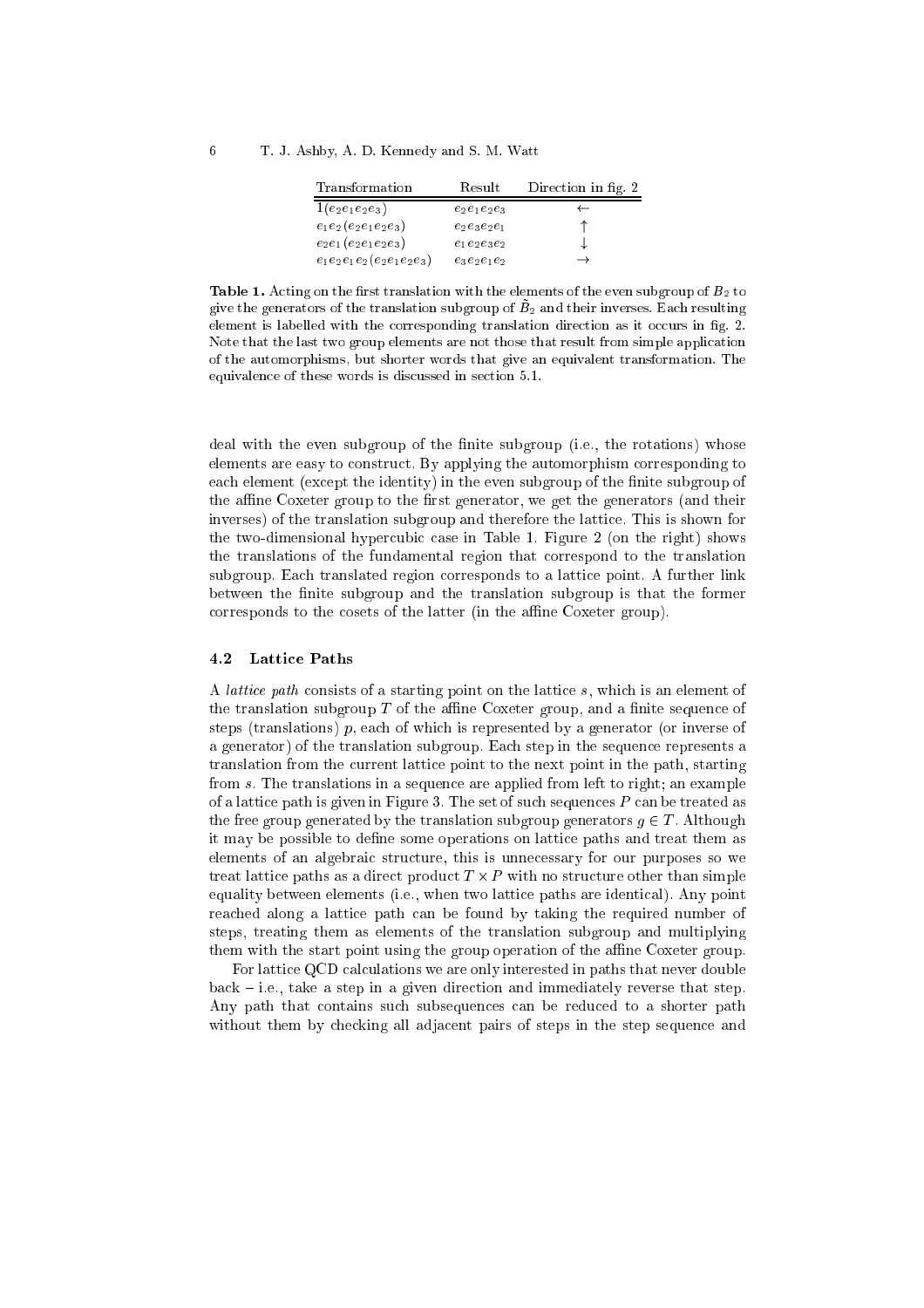$\overline{7}$ 



 $(1, [e_2e_3e_2e_1, e_2e_1e_2e_3, e_1e_2e_3e_2]) = (1, \uparrow \leftarrow \downarrow)$ 

Fig. 3. Above, a latti
e path, with below a diagram representing it. The path starts from the origin on the lattice, represented by the identity element. The step sequence is a word in the free group generated by the translation subgroup generators. The directions correspond to the generators given on the right of fig. 2

removing any pair that multiply to the identity. This is achieved automatically by treating step sequences as elements of a free group, as  $gg^{-1} = 1$  for any free group generator  $g$  thus making paths with redundant steps equal to the same paths with the redundan
ies removed.

Paths that return to where they started (i.e., loops) are important in lattice  $QCD$  as they correspond to the pure gauge field part of the action. A path can be checked to see if it is a loop in a similar way to finding points along the path. Elements of the step sequence are treated as elements of the affine Coxeter group and multiplied together; if the result is the identity then the path is a loop.

### $\overline{5}$ Finite Lattices, Sublattices and Path Generation

The *uniform word problem* is the name given to the task of determining whether two words  $a$  and  $b$  in the generators of a finitely presented group are in fact the same element under the group presentation (or more neatly whether a certain word equals the identity, in this case  $ab^{-1} = 1$ ). This problem has already been mentioned when discussing the shortest words representing the translation subgroup generators in Table 1; to pi
k the shortest representation of a group element requires knowing when two words are equivalent. For a finite group this an be solved in theory by enumerating the group as osets of the identity using the Todd-Coxeter algorithm, although in pra
ti
e a naive approa
h may run out of machine resources or take too long; here we assume that computing with finite groups is always feasible. The same question is known to be undecidable for some infinite groups. This makes doing practical computations with a group corresponding to an infinite lattice potentially difficult. The simplest solution to this problem is to restrict the affine Coxeter group to a finite group.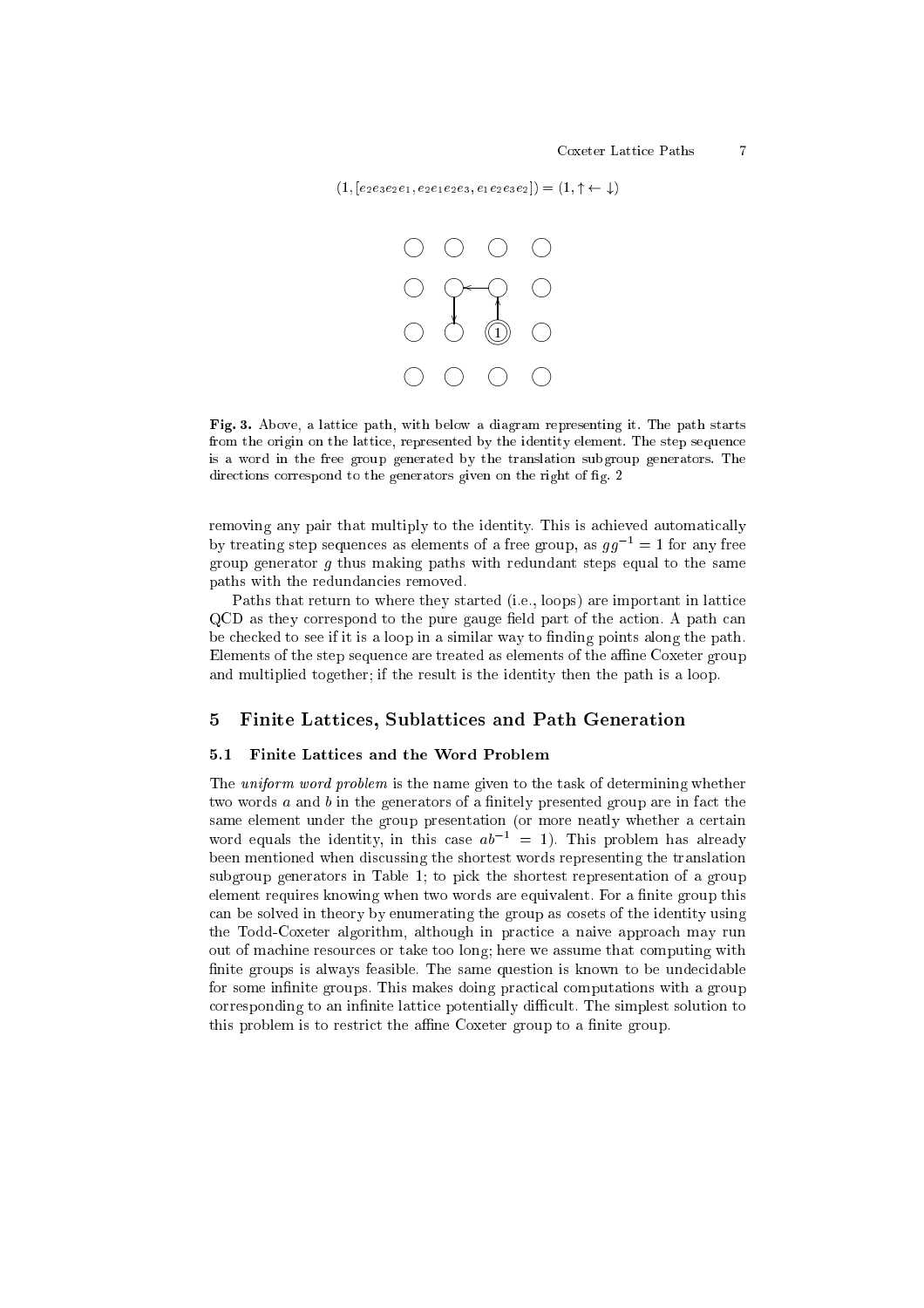Although in theory the lattices used for lattice QCD are infinite, to make computations feasible they are restricted to a finite number of points by imposing some kind of boundary ondition. In this work we make the simplifying assumption that the boundary condition is always periodic in all directions  $\cdot$ . To make group computations practical the infinite lattice can be limited in the same way by adding relations to the presentation of the affine Coxeter group. More specifically, the relation  $g<sup>L</sup> = 1$  is added for g a generator of the translation subgroup, where  $L-1$  is the side length of the lattice in all dimensions. For example, the infinite two dimensional hypercubic lattice can be restricted to the nnite lattice in Figure 1 by adding the relation  $g^{\perp} = 1$  to the group presentation. It is not possible to specify different side lengths using multiple relations as for any generator a, there exists a rotation r such that  $a^L = 1$  is equivalent to  $v^2 = (r a r^{-1})^2 = r a^2 r^{-1} = 1$  where v is the generator of the translation subgroup that points along the shortest side length  $L$ . As such it does not matter which generator is used for the restriction.

On
e this restri
tion has been made it is possible to enumerate the elements of the lattice as a finite group and obtain the group multiplication table, making group calculations straightforward. This applies to all steps, including calculating the translation subgroup generators (and their inverses).

Applying the restri
tion in this way introdu
es some problems. For example, it is no longer enough to he
k for a loop by seeing if the step sequen
e multiplies to the identity, as this an happen when a path in one dire
tion is as long as the side length of the latti
e orresponding to the restri
ted aÆne group due to the extra relation. In the cases we are interested in (for lattice QCD calculations) this situation would not arise as path lengths are restricted to prevent this from happening; such paths can be of interest (e.g. Polyakov loops) but we do not deal with them directly in this work.

#### 5.2Finite Sublatti
es on Parallel Ma
hines

A global sten
il appli
ation operation is data-parallel and this is often exploited to distribute the work over the processing nodes of a parallel machine. Assuming the latti
e dimensions are su
h that it is possible to distribute the work fairly, each node is assigned a contiguous sublattice of the same size. The points on such a sublatti
e an be represented by adding a relation to the group orresponding to the infinite lattice as described above, but with a smaller side length that subdivides the side length of the main latti
e.

When dealing with computations for per-node sublattices it becomes possible for paths to be long enough to equal the side length of the sublattice, thus raising the possibility of false positives when looking for loops. Consequently ertain group omputations (su
h as dete
ting loops) need to be performed using elements of the parent finite lattice before mapping the result down to the sublatti
e representing an individual node.

8

 $\, \cdot \,$  Boundary conditions are almost always periodic or antiperiodic in lattice QCD, and the latter can be treated exactly the same way as the periodic case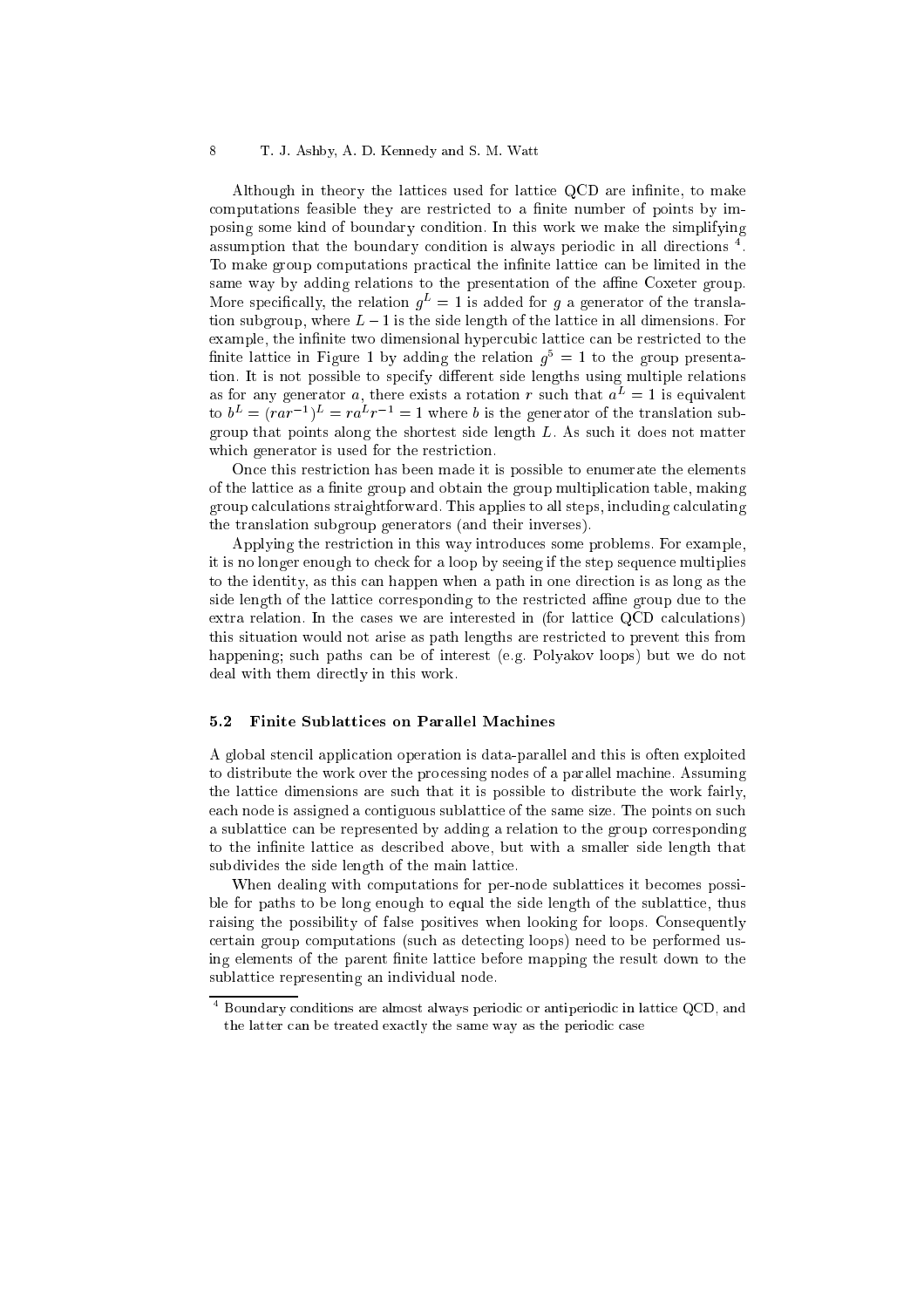#### 5.3Manipulating Stencils and Generating Lattice Paths

By taking a single stencil to be a collection of elements of the free group (i.e., step sequences  $p_1 \ldots p_n \in P$ , the lattice paths representing the computations for a global stencil application on a finite lattice can be enumerated by generating the ross produ
t of the set of free group elements with the set of latti
e points. A sten
il with ertain symmetries an be generated from an initial set of free group elements by transforming them using elements of the finite Coxeter group as inner automorphisms. A subsequen
e is transformed by treating ea
h generator in the word as a member of the main (finite) lattice group and transforming it individually. For example, the pair of sequences  $(\uparrow \leftarrow)$  and  $(\uparrow \uparrow)$  generate the full stencil shown in Figure 1 when acted on by the corresponding finite Coxeter group (i.e., by reflection and rotation). Similarly, a stencil can be checked for symmetry by ensuring that the transform of each path is already in the stencil. Stencils that consist of all paths of a given length can be generated by enumerating the words in the free group up to some length.

# <sup>6</sup> Path Optimisation

Finding and removing redundant omputation relies on exploiting further stru
 ture that stencils possess. We examine two types of redundancy; that which arises from ommon path segments and that whi
h arises from the equivalen
e of paths for some computations. Both types of redundancy can be further split into cases that are local to an individual stencil and those that result from considering the collection of stencils that make up a global stencil application.

#### 6.1Common Path Segments

When transporting a value to the centre of a stencil, a path is applied in reverse. The corresponding transformation can be represented as an ordered sequence of the links that are traversed, with the final link on the left of the sequence. For example, the first path in the stencil in Figure 1 is represented as  $U_1U_2$ . This is onsistent with notation used for the sequen
e of transformations that the path onstitutes i.e., given some operand to the right of the (expression representing the) path, the transformations are applied from right to left, i.e.,  $U_1U_2v_1$ . It is also onsistent with treating paths as a sequen
e of translations from the origin to the final point (i.e., from left to right). The extra structure is the fact that a sten
il expression onsists of a ombination of the transported values where the operation used to combine them distributes over the link transformations. Combining the expressions orresponding to two paths that have steps (and therefore transformations) in ommon and performing su
h a distribution amounts to fa
torisation of the expressions involved.

Taking a single stencil first, common path segment elimination equates to removing common path prefixes. If the representations of any two paths have a common prefix, then it can be factored out. In other words, once two values have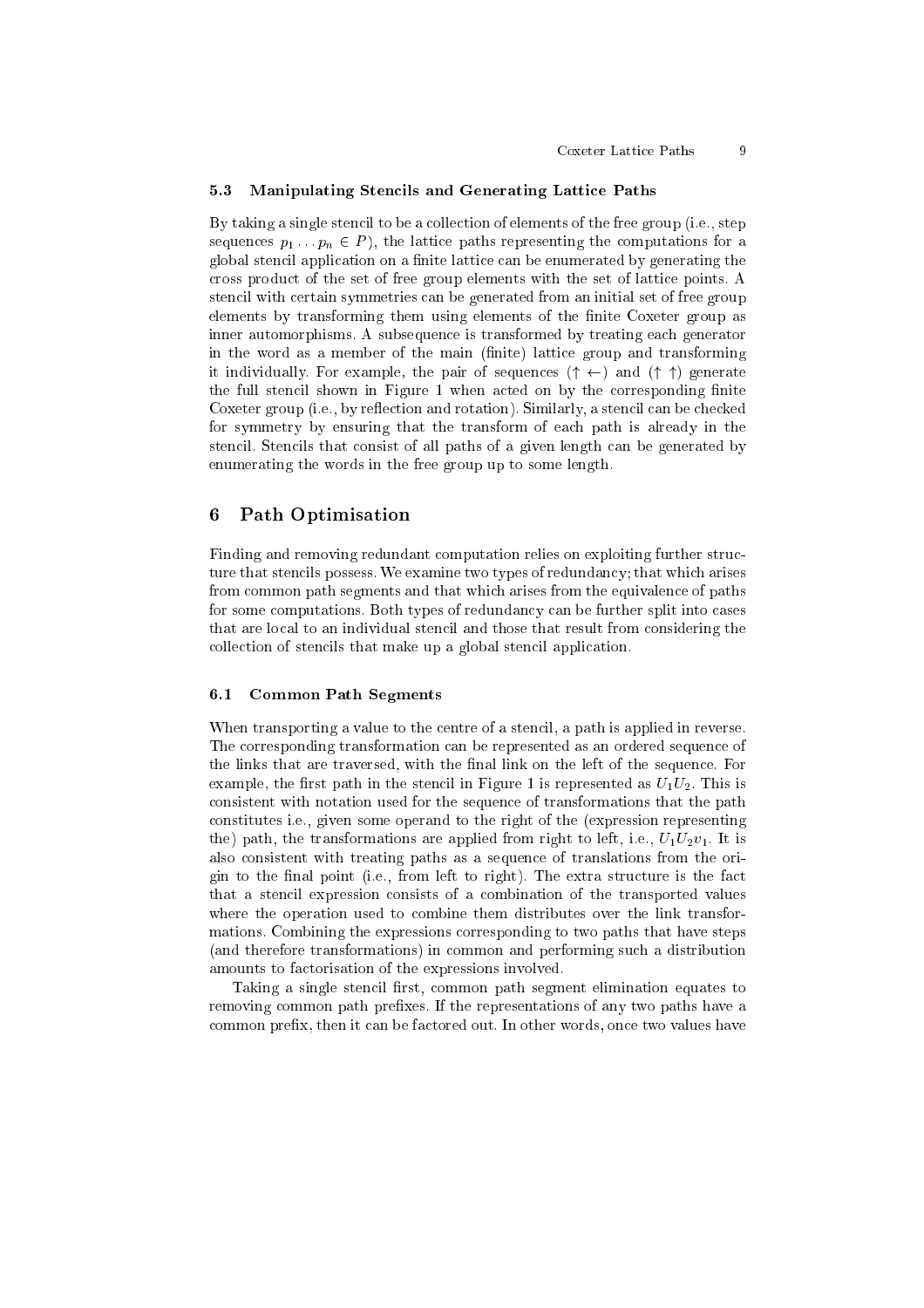$1<sub>0</sub>$ 

|  | $U_1U_2v_1 + U_1U_3v_2 + U_1U_4v_3 +$<br>$U_5U_6v_3+U_5U_7v_4+U_5U_8v_5+$<br>$U_9U_{10}v_5+U_9U_{11}v_6+U_9U_{12}v_7+$<br>$U_{13}U_{14}v_7+U_{13}U_{15}v_8+U_{13}U_{16}v_1$ |  | $U_1 (U_2 v_1 + U_3 v_2 + U_4 v_3) +$<br>$U_5 (U_6 v_3 + U_7 v_4 + U_8 v_5) +$<br>$U_9 (U_{10} v_5 + U_{11} v_6 + U_{12} v_7) +$<br>$U_{13} (U_{14} v_7 + U_{15} v_8 + U_{16} v_1)$ |
|--|-----------------------------------------------------------------------------------------------------------------------------------------------------------------------------|--|-------------------------------------------------------------------------------------------------------------------------------------------------------------------------------------|
|--|-----------------------------------------------------------------------------------------------------------------------------------------------------------------------------|--|-------------------------------------------------------------------------------------------------------------------------------------------------------------------------------------|

Fig. 4. Common prefix elimination applied to the stencil expression from fig. 1

been transported to the same site (other than the entre) they an be ombined and a single value can then be transported to the centre, thereby avoiding the need to apply the sequence of link transformations corresponding to the common prefix twice (i.e., to two different values). An example of this as applied to Figure 1 is given in Figure 4. While this optimisation saves omputation, it requires extra space to hold the intermediate result that is being accumulated before being propagated over the common prefix to the centre (i.e., the subterms in parentheses).

The factoring is performed in a straightforward manner by constructing trees representing sets of step sequences with common prefixes. The set of paths is first divided into subsets representing individual trees, based on the first step in the sequence. Each set is then further divided based on the second step, and a bran
h is added to ea
h tree for ea
h step orresponding to a nonempty subset. This ontinues until all the ne
essary steps have been added to the tree. The amount of extra storage required for the fa
tored omputation is determined by the order in whi
h parts of the expression are evaluated and the number of levels of branching that exist in the tree. This trade-off between total computation, expression ordering and spa
e requirements implies a nontrivial trade-o affecting performance on a real machine (e.g. involving amount of arithmetic, a
he lo
ality and a
he footprint respe
tively), but for the moment we make the simplification that prefix factoring is always beneficial and the order of path segment computation is irrelevant; a more detailed study on actual hardware is left to future work.

For a global stencil application there is a case analogous to common prefix elimination; the ommon se
tion is at the beginning of the paths rather than the end  $-$  i.e., a single value is destined for several different stencil expressions. This analogous *scatter* optimisation is just the dual of the *gather* optimisation discussed above, with factorisation of a complimentary stencil defining the destinations that a value is to be sent to, rather than where values are oming from. As such it offers the same path prefix savings when treating individual stencils separately. Note that when scattering, a value is only combined with other values at the end of any given path. The two approaches could be synthesised by alternating the steps of a scatter with a step that combines values at intermediate nodes before pushing them further down a path resulting in ommon postx elimination as well; see Figure 5. This form of optimisation is not further investigated in this paper however, as it is more complex to implement than the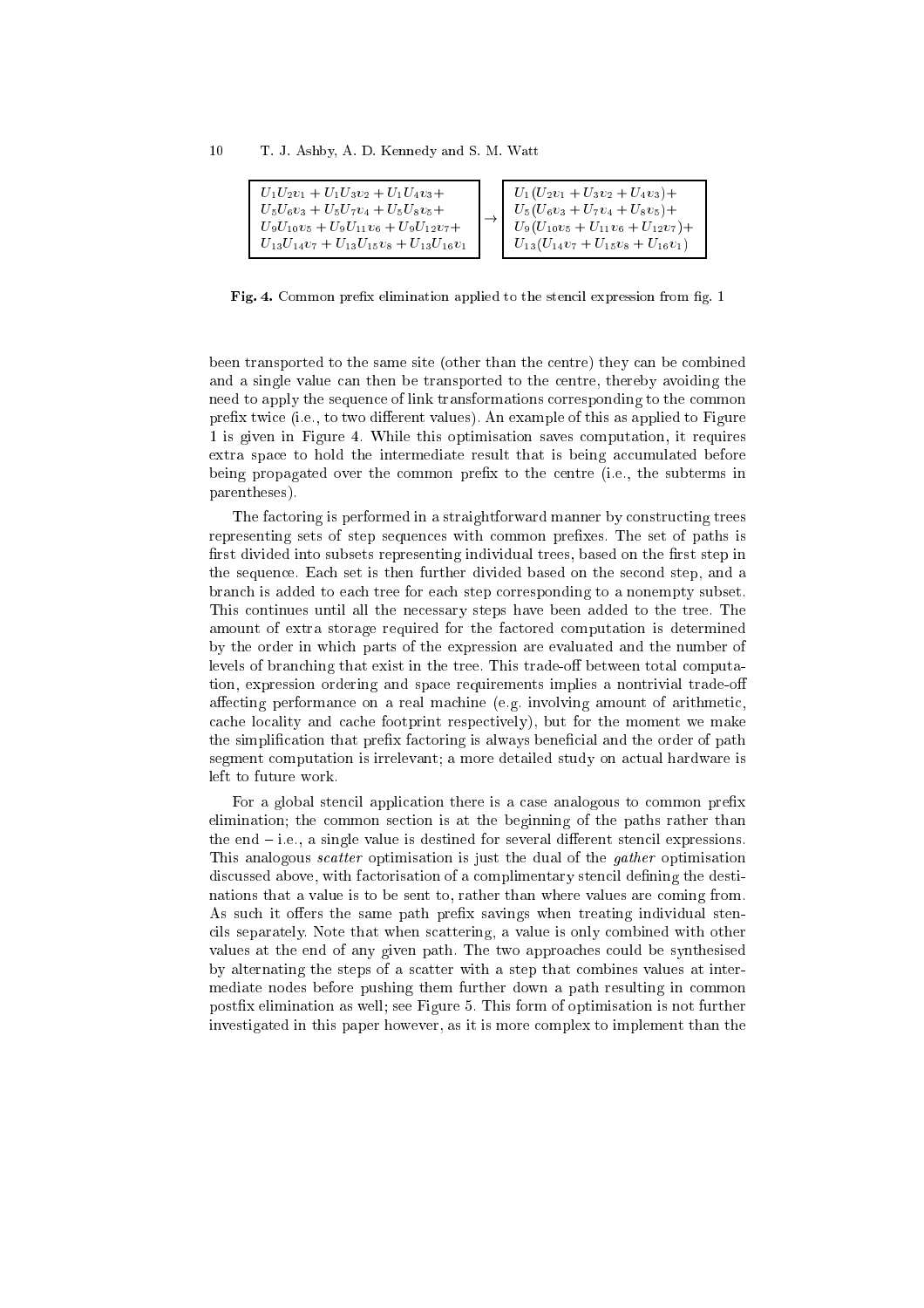single stencil case and may suffer from very rapid increases in required storage for intermediate results.



Fig. 5. A diagram and the corresponding expression showing how common postfix elimination might be applied to paths from different scatter stencils (based on the example in fig. 1). The values at  $s_1$ ,  $s_2$ ,  $s_3$  and  $s_4$  are scattered to the point in the centre (to give  $t_1, \ldots$  etc), combined in various ways and the results are then scattered back to contribute to  $s_1^{++}$  . . etc. This postnx optimisation saves a total of 8 link traversals on top of prefix elimination for the paths shown. Note that these are only partial expressions from a number of stencils (hence the ellipsis for  $s_1^{++}$  etc).

#### 6.2Path Equivalen
e

For some computations, sets of paths can be grouped into equivalence classes due to some algebraic property of the associated expressions that result in them producing the same answer. Thus, it is only necessary to compute the expression corresponding to one representative from each equivalence class. Note that these equivalen
e relations only apply for ertain omputations, as opposed to ommon path segments elimination whi
h is always appli
able (assuming distributivity). The two equivalen
e relations used as an example in this paper are reversal and cyclic permutation of loops, redundancies that arise from computing matrix tra
es of the values produ
ed by paths.

Of the two equivalence relations, reversal is local to individual stencils as the path must start and end at the same point, whereas cyclic permutation exists between loops from different stencils. For the sake of uniformity, the same te
hnique is used for both lo
al and global equivalen
es. It requires that the equivalence relation is embodied by a function that takes a lattice path to another equivalent lattice path such that starting from any element it is possible to reach a given element by iterating the function  $-i.e.,$  there is a least one element that serves as the root of the class. If the set of lattice paths being grouped into equivalence classes is finite and the function embodying the equivalence relation is closed under the set then the equivalence classes can be found as follows. By applying the fun
tion to ea
h latti
e path on
e we get a set of ordered pairs of elements. These pairs an be sorted into sets where no element of any pair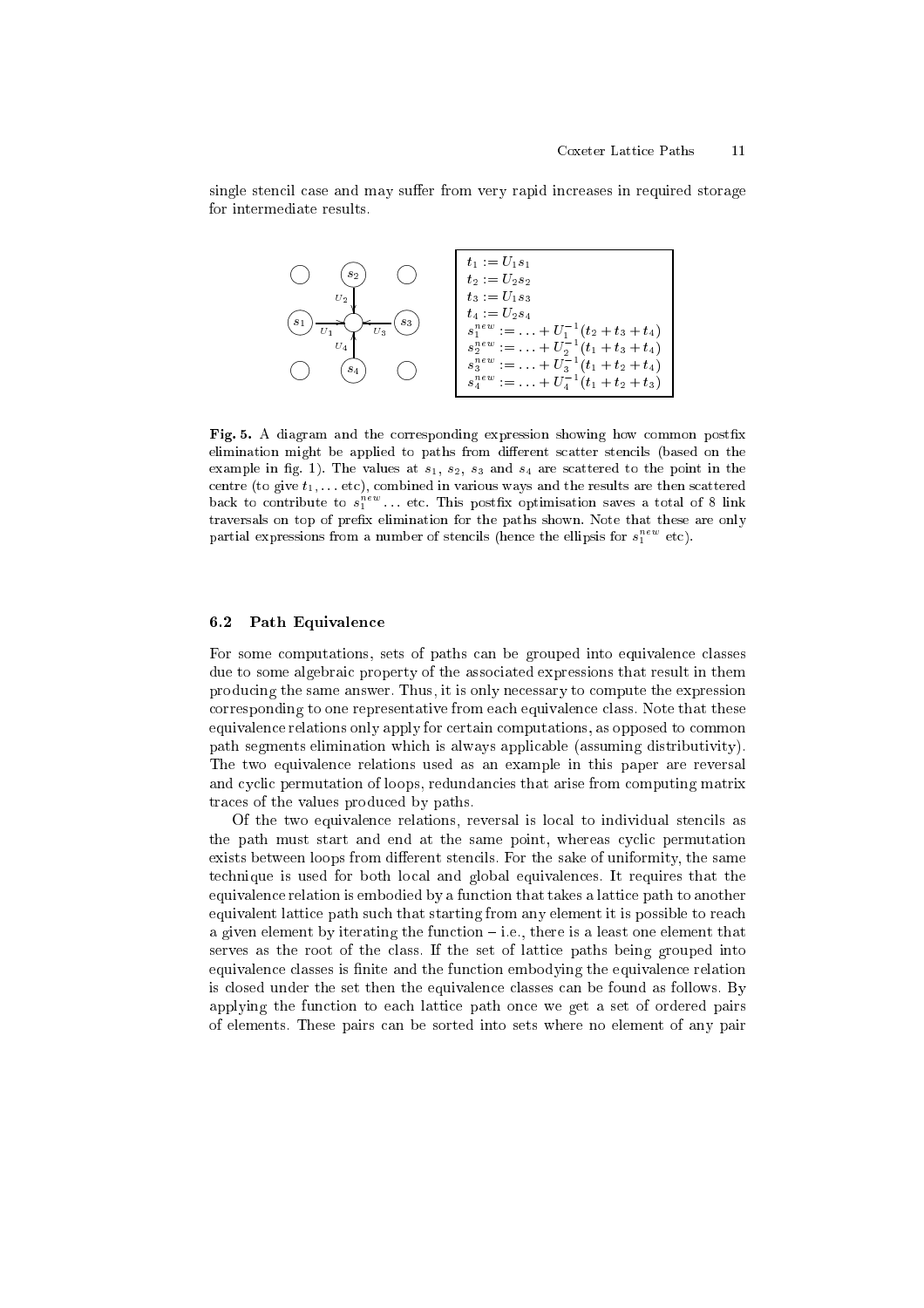

Fig. 6. This figure shows two paths that start at point  $s$  and cross the boundary of a 3 - 3 sublatti
e, and how the simultaneous omputation of these paths for ea
h sublattice is arranged. The dotted arrows represent the computation on the local node required by the neighbour on the left, orresponding to the parts of the paths that cross onto the neighbour on the right. The local node first performs the computation orresponding to the dotted paths, and then passes that result to the left whilst re eiving the orresponding result from the right. It then performs the remainder of the omputation lo
ally. Pseudoode orresponding to this is given on the right.

is present in more than one set. These sets denote the transitive losure of the equivalen
e fun
tion starting from any element, and all individual elements present in a given set are equivalent.

The function for path reversal is trivial to construct. Cyclic permutation requires multiplying the first step in the sequence with the lattice path start point to give a new start point, and a cyclic shift of the step sequence elements. The loops that are to be sorted into equivalence classes can be found using the methods des
ribed earlier in the paper. For these two examples the hoi
e of representative for the equivalence class is unimportant, but in the general case there may be an advantage to applying some criterion. For example, where paths of different length can be equivalent it may be better to choose the representative as the shortest path to minimise the ne
essary amount of omputation.

Note that removing redundant equivalent paths ought to be done before common path segment elimination to save effort in the latter step.

# <sup>7</sup> Code Generation

Naive code generation for a single node is straightforward. It can proceed point by point visiting each site in the finite lattice, generating the code for the expression trees that constitute the stencil at each site. The centre of the stencil and the stencil paths are used to calculate which site values and link transformations are used for an expression. Generating ode for the nodes of a parallel ma
hine is more interesting. Code for expressions based on paths ontained entirely within a local sublattice is generated in the same way as before. In contrast, an expression involving a path that crosses a boundary between two sub volumes requires part of the expression for that path to be omputed on one node, ommuni
ation of an intermediate value from that node to its neighbour (where the entre of the stencil resides) and further computations on the "home" node. An example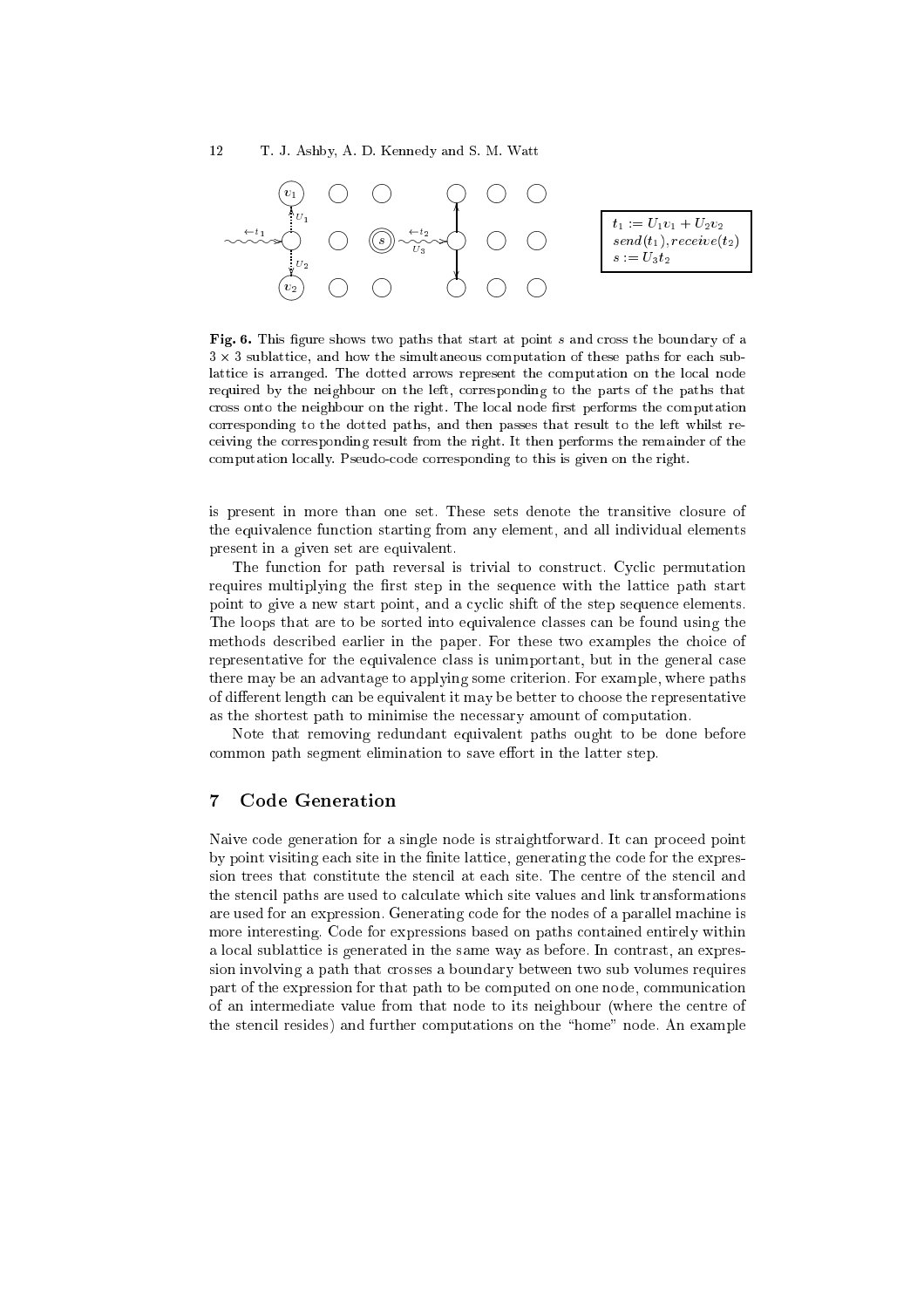of this is shown in Figure 6. This can be extended to paths that cross multiple boundaries.

When paths cross boundaries the symmetry of the computation across the ma
hine an be exploited to automati
ally insert ommuni
ations primitives in the correct place and arrange the global computation. Given that each node must ompute the same set of sten
ils, when the home node requires a neighbour to perform some omputation on its behalf for some sten
il, the neighbour in the opposite dire
tion will also require some omputation from the home node for the sten
il in the equivalent position on that neighbouring node. Thus, if all nodes ompute the part of the sten
il on behalf of the neighbour for its equivalent sten
il, followed by the ne
essary omputation lo
al to the home node, then all neighbouring results an be ommuni
ated at the same time as a global shift in one dire
tion. If all nodes ompute all their sten
ils in the same order then global communication is automatically arranged, and this can be done by generating the same code for each node. Our approach thus exploits the underlying symmetry of the problem and its expression using Coxeter groups to get parallel ode generation for free.

Code for a path that crosses a boundary is generated as follows. The points visited by the relevant path are generated by omputing the destination of ea
h step using the group orresponding to the latti
e subvolume lo
al to the node. This automatically causes the path to wraparound when it crosses the boundary of the subvolume as a result of the extra relation. Generating ode for the expression proceeds as before, except that any step that causes the path to wraparound requires insertion of a send-and-re
eive ommuni
ation primitive. This denotes that rather than using the value produ
ed from the part of the path that has wrapped around, that value should be communicated to a neighbour and simultaneously the necessary value should be received from the other neighbour in the opposite dire
tion. This approa
h an be extended in a straightforward manner to trees representing a combination of some number of paths. Note that prefix factoring for this type of path equates to a reduction in communication on a parallel ma
hine, whi
h is likely to be an important optimisation. An example of this using pseudoode is given on the right of Figure 6.

## **Conclusion** 8

In this article we have shown how to generate any shape discrete regular lattice with an arbitrary number of dimensions and sets of paths on those lattices using the theory of Coxeter groups. This formalism an be used to reason about sets of paths, in
luding he
king for properties su
h as rotational invarian
e et
. It an also be used to manipulate the orresponding expressions to enable su
h optimisations as ommon path segment elimination and removal of redundant paths based on equivalen
e transformations, and automate ode generation for the nodes of a parallel machine. Although developed for lattice QCD, the same te
hniques ould be applied to generating ode for any problem that requires